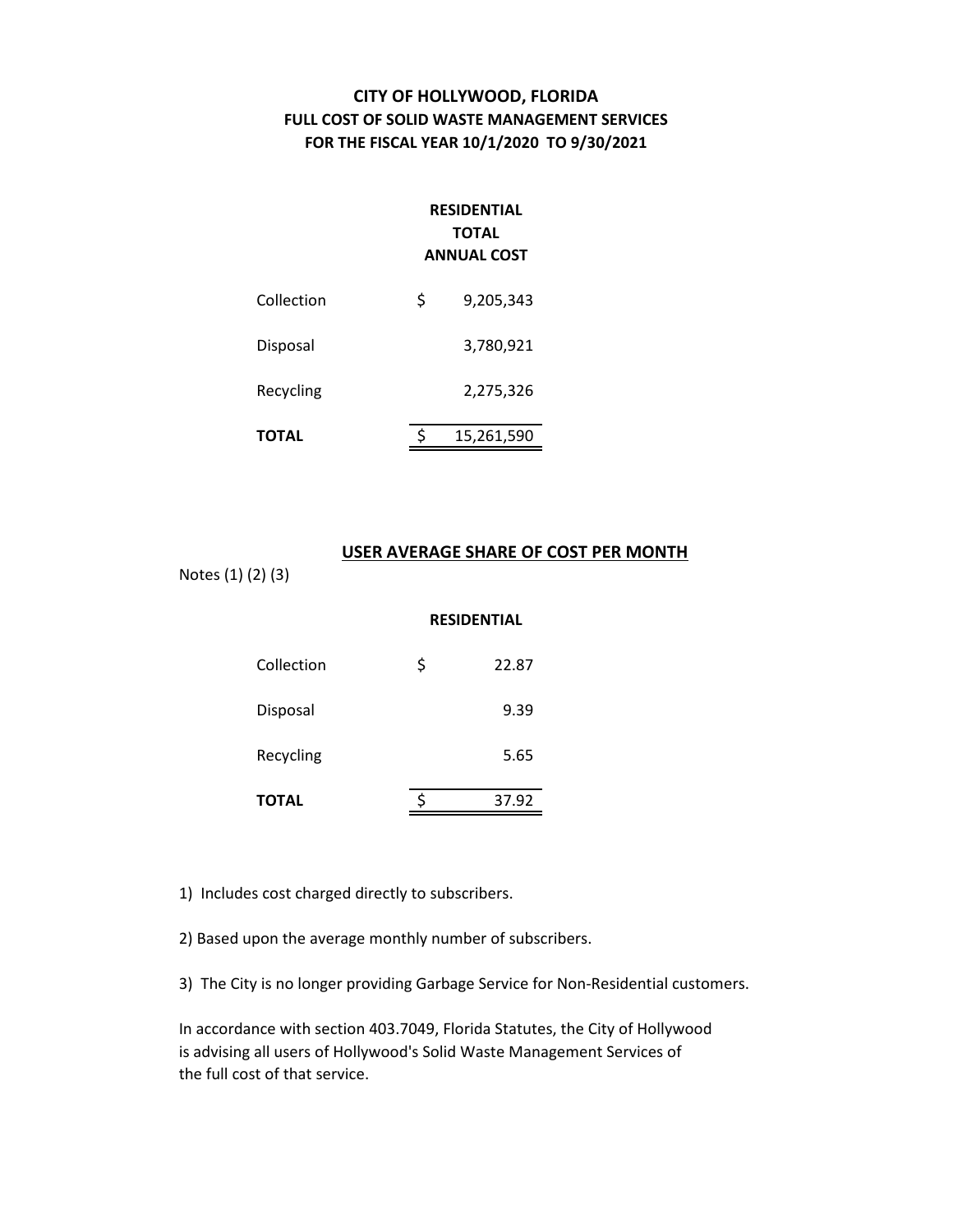#### **SOLID WASTE FULL COST INFORMATION FOR HOLLYWOOD'S NEWSLETTER SANITATION EXPENSES FOR YEAR ENDED September 30, 2021**

|                      | <b>SANITATION</b><br><b>STATEMENT</b><br><b>REPORTS</b> | <b>ADMINISTRATIVE</b><br><b>SERVICES</b> | <b>TOTAL</b> | <b>RESIDENTIAL</b><br>100.00% |
|----------------------|---------------------------------------------------------|------------------------------------------|--------------|-------------------------------|
| <b>COLLECTION</b>    | 8,743,458                                               | 461,885                                  | 9,205,343    | 9,205,343                     |
| DISPOSAL (A)         | 3,588,469                                               | 192,452                                  | 3,780,921    | 3,780,921                     |
| <b>RECYCLING (B)</b> | 2,159,855                                               | 115,471                                  | 2,275,326    | 2,275,326                     |
| <b>TOTAL</b>         | 14,491,782                                              | 769,808                                  | 15,261,590   | 15,261,590                    |

| AVERAGE MONTHLY CUSTOMERS FOR COLLECTION & DISPOSAL |                  |                | 33,537     |
|-----------------------------------------------------|------------------|----------------|------------|
| AVERAGE MONTHLY CUSTOMERS FOR RECYCLING             |                  | 34,659         |            |
|                                                     |                  |                |            |
|                                                     | COLLECTION       | <b>ANNUAL</b>  | 274.48     |
|                                                     |                  | <b>MONTHLY</b> | 22.87      |
|                                                     | <b>DISPOSAL</b>  | <b>ANNUAL</b>  | 112.74     |
|                                                     |                  | <b>MONTHLY</b> | 9.39       |
|                                                     |                  |                |            |
|                                                     | <b>RECYCLING</b> | ANNUAL         | 67.85      |
|                                                     |                  | <b>MONTHLY</b> | 5.65       |
|                                                     | <b>TOTAL</b>     |                |            |
|                                                     |                  | ANNUAL         | 455.07     |
|                                                     |                  | <b>MONTHLY</b> | 37.92      |
|                                                     |                  |                |            |
| (A) TOTAL OF WASTE DISPOSAL ACCOUNTS                |                  |                | 1,119,012  |
|                                                     |                  |                | 2,469,457  |
|                                                     |                  |                | 3,588,469  |
|                                                     |                  |                |            |
|                                                     |                  |                |            |
| (B) TOTAL RECYCLING COSTS                           |                  |                | 1,731,275  |
|                                                     |                  |                | 428,580    |
|                                                     |                  |                | 2,159,855  |
| TOTAL WASTE DISPOSAL & RECYCLING                    |                  |                | 5,748,324  |
| PER SANITATION STATEMENT REPORTS                    |                  |                | 14,491,782 |
| DIFFERENCE IS COLLECTION                            |                  |                | 8,743,458  |
|                                                     |                  |                |            |

(B) RECYCLING COSTS ARE 100% RESIDENTIAL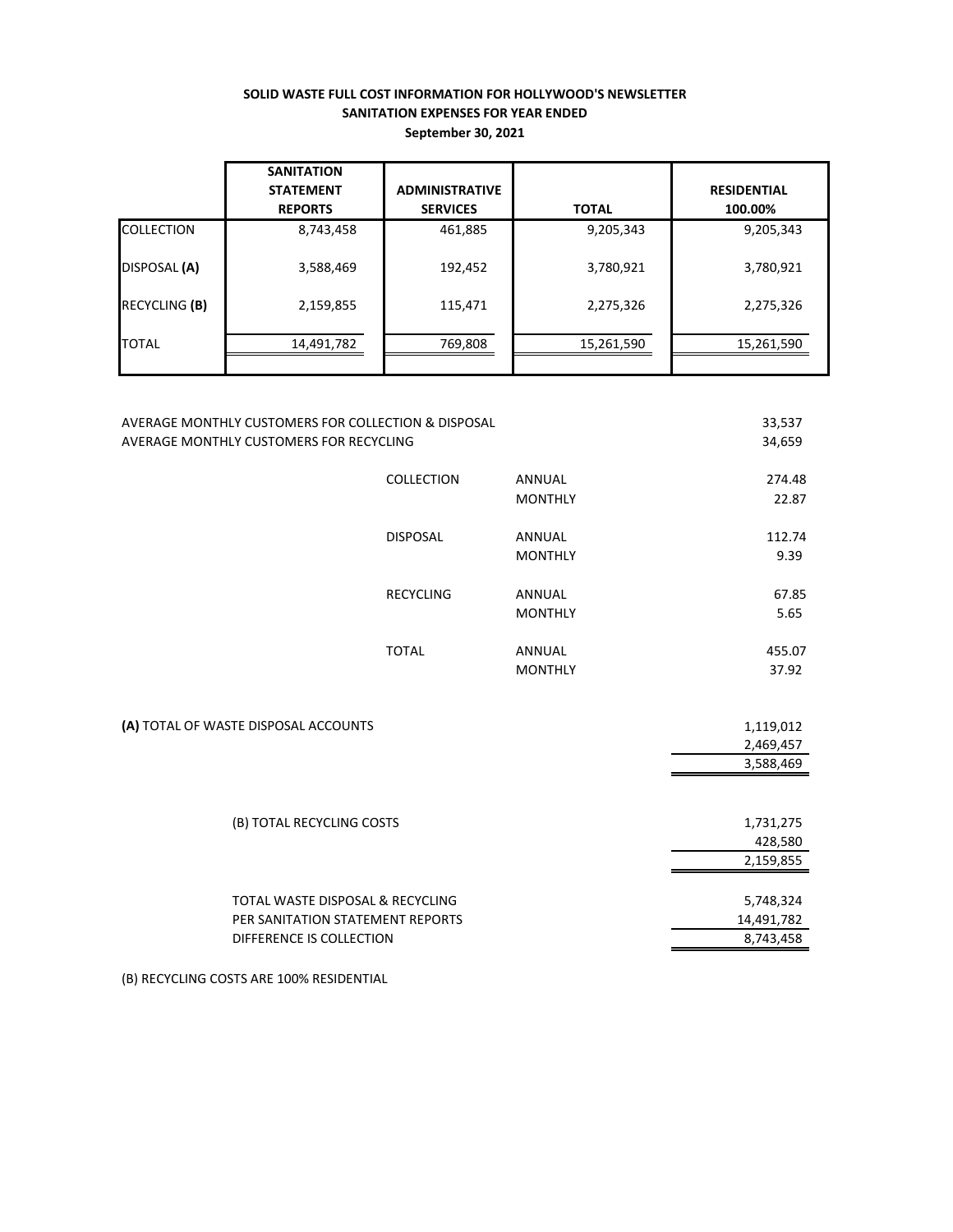# **CITY OF HOLLYWOOD, FLORIDA SANITATION BILLING AND COLLECTION FOR FINANCIAL YEAR ENDED September 30, 2021**

#### **ADMINISTRATIVE SERVICES:**

|                   |       |         | Percentage of<br>Cost Reported |
|-------------------|-------|---------|--------------------------------|
| <b>COLLECTION</b> |       | 461,885 | 60.00%                         |
| <b>DISPOSAL</b>   |       | 192,452 | 25.00%                         |
| <b>RECYCLING</b>  |       | 115,471 | 15.00%                         |
|                   | TOTAL | 769,808 | 100.00%                        |

#### **RESIDENTIAL & NON-RESIDENTIAL CUSTOMERS CALCULATION:**

### MONTHLY CUSTOMERS BILLED

REVENUE BILLED

| <b>PERIOD</b> | RESIDENTIAL |  |
|---------------|-------------|--|
| FY 21         | 33,537      |  |

#### **AVERAGE BILLING BY CUSTOMER TYPE:**

| <b>KEVENUE BILLED</b> |             |
|-----------------------|-------------|
| <b>PERIOD</b>         | RESIDENTIAL |
| FY 21                 | 17,632,553  |

**Note:** In February 2002, the City contracted with Broward County to bill and collect Sanitation services for Beverly Park and Arapahoe Farms.

The City is no longer providing Garbage Services to Non-Residential customers.